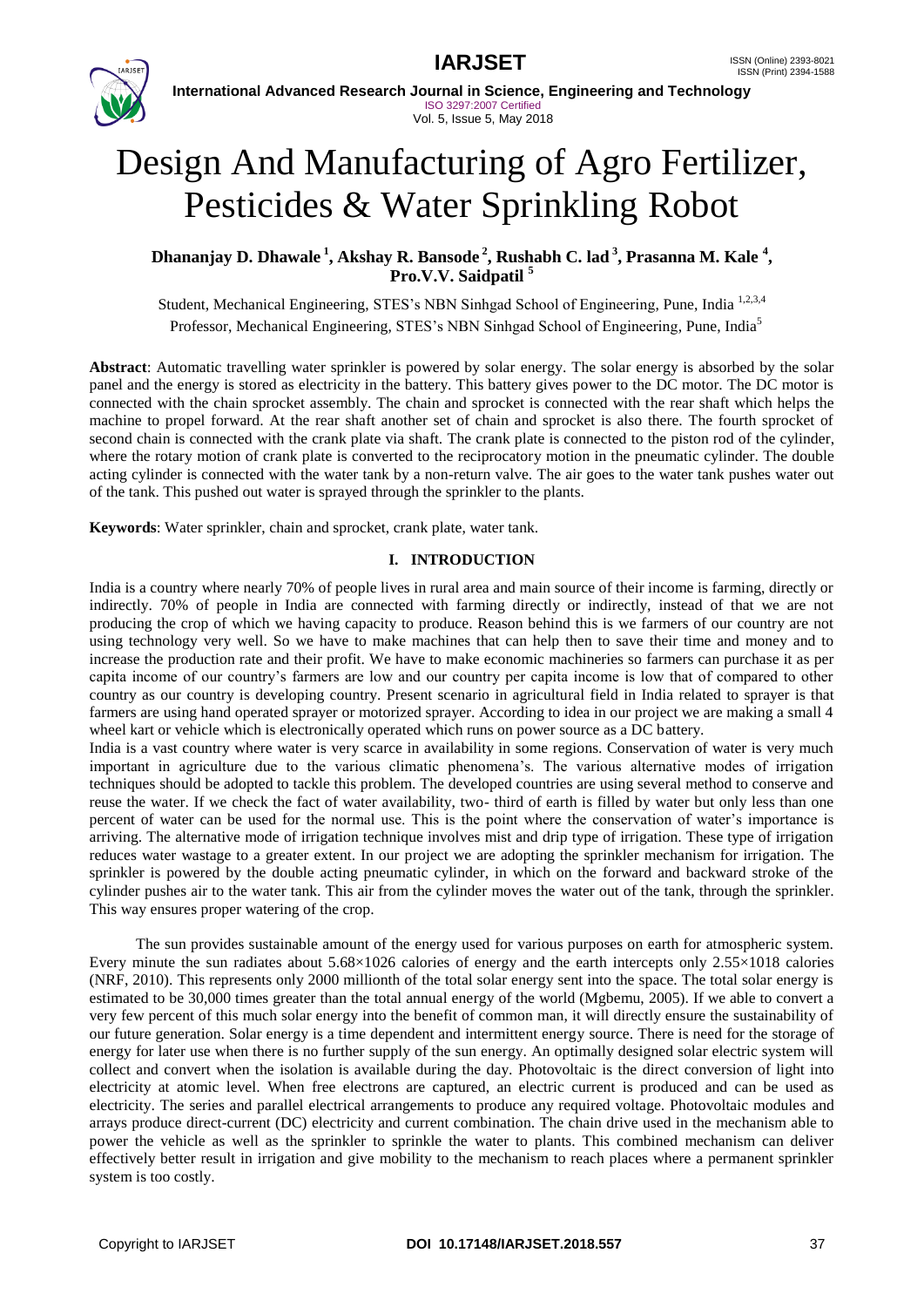

**International Advanced Research Journal in Science, Engineering and Technology**

ISO 3297:2007 Certified Vol. 5, Issue 5, May 2018

# **PROBLEM STATEMENT**

Water is scarcely available in some months of the year, water conservation is very much essential for the sustainability. The permanent installation of sprinkler and piping is too costly and it will result in few lakh rupees. The permanent sprinkler system needs lot of primary investment so there is a need of practical solution in between the higher cost and conservation of the water.

### **OBJECTIVE**

To design the system to sprinkle the water as well as fertilizer powered by the solar energy. To fabricate the automatic travelling sprinkler system.

# **LITERATURE SURVEY**

[1] Dhawan et al. (2016), has presented the design and development of the solar powered gardener which is based on object detection based of IR sensor. The above implementation was an effort to understand how microcontroller and IR sensor in interface with solar panel as power source and motors to drive the assembly along with a motor to cut grass and a pump to sprinkle water can be used to function as a lawn care taker. Solar power helps the machine to cut the grass and sprinkle the water to plants. The machine was designed such that it can avoid the obstacles automatically, while carrying out its operations of grass cutting and/or water sprinkling.

[2] R. Sathish Kumar et al (2014) presents the automatic irrigation system it optimizes the usage of water by reducing wastage and reduces the human intervention for farmers. The excess energy produced using solar panels can also be given to the grid with small modifications in the system circuit, which can be a source of the revenue of the farmer and same time giving a solution for energy crisis. Proposed system is easy to implement and environment friendly solution for irrigating fields. The system was found to be successful when implemented for bore holes as they pump over the whole day. Solar pumps also offer clean solutions with no danger of borehole contamination. The system requires minimal maintenance and attention as they are self-starting. To further enhance the daily pumping rates tracking arrays can be implemented. This system demonstrates the feasibility and application of using solar PV to provide energy for the pumping requirements for sprinkler irrigation. Even though there is a high capital investment required for this system to be implemented, the overall benefits are high and in long run this system is economical.

[3] Blackmore et al,. (2005) presents the need of autonomous system in the farming. The advent of autonomous system architectures gives the opportunity to develop a complete new range of agricultural equipment based on small smart machines that can do the right thing, in the right place, at the right time in the right way. The autonomous farming described in this project includes seed bed preparation, seed mapping, seed placement and reseeding. The crop care includes crop scouting, weed mapping, robotic weeding, micro spraying, robotic gantry and robotic irrigation. Although existing manned operations can be efficient over large areas there is a potential for reducing the scale of treatments with autonomous machines that may result in even higher efficiencies. The development process may be incremental but the overall concept requires a paradigm shift in the way we think about mechanisation for crop production that is based more on plant needs and novel ways of meeting them rather than modifying existing techniques.

#### **Block diagram**



Fig. 1. Block diagram of Water Sprinkling Robot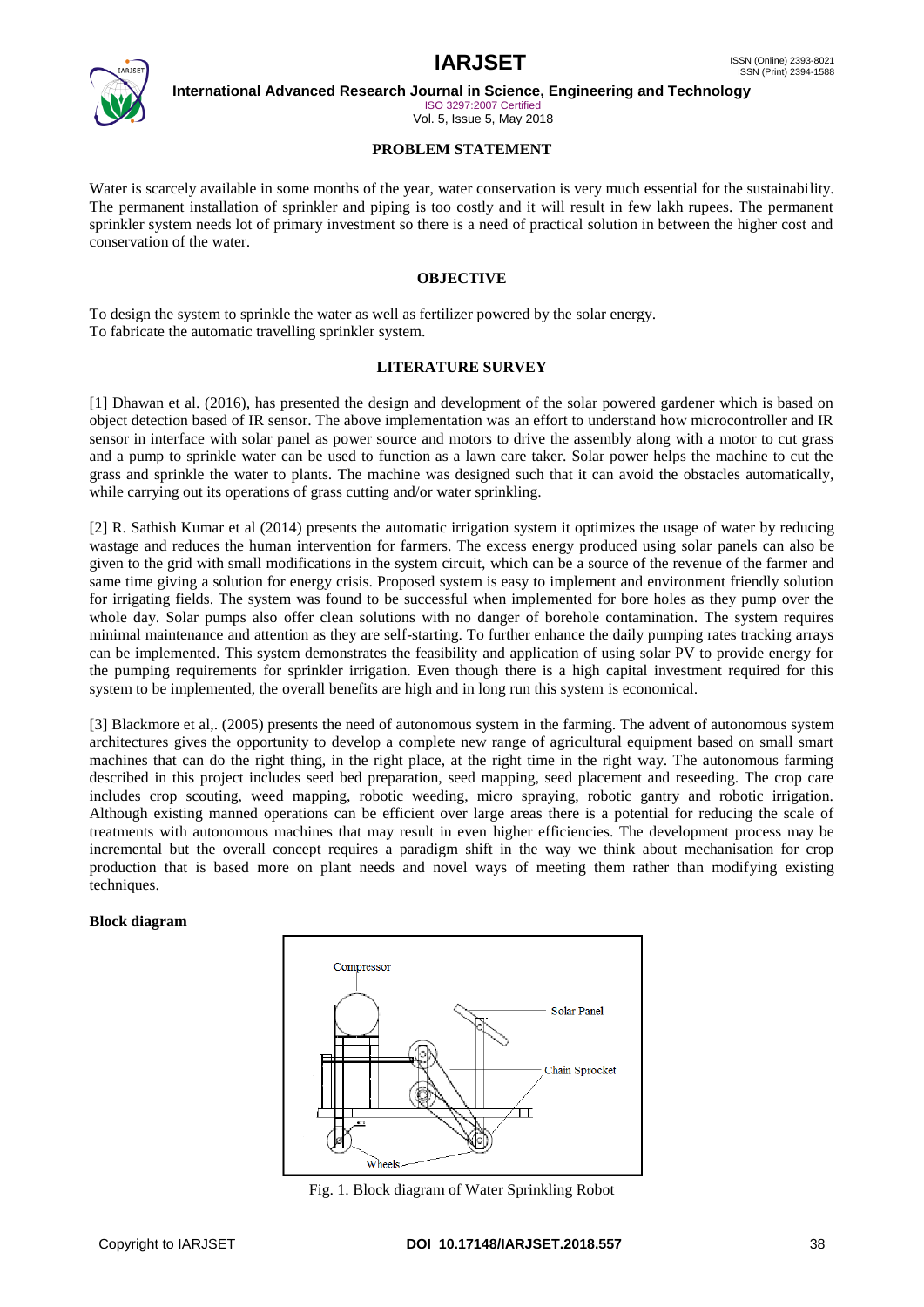

**International Advanced Research Journal in Science, Engineering and Technology**

ISO 3297:2007 Certified Vol. 5, Issue 5, May 2018

**3D Cad model**



Fig. 2. 3D Cad Model of Water Sprinkling Robot

# **COMPONENTS USED**

#### **Solar Panel**

#### Photovoltaic principles

The photo- voltaic effect can be observed in nature in a variety of materials that have shown that the best performance in sunlight is the semiconductors as stated above. When photons from the sun are absorbed in a semiconductor, that create free electrons with higher energies than the created there must be an electric field to induce these higher energy electrons to flow out of the semi-conductor to do useful work. A junction of materials, which have different electrical properties, provides the electric field in most solar cells for the photon interaction in a semiconductor.

#### **Brushless D.C Motor**

This is a relatively new class of motors whose application have been increasing at a rapid rate each year, due to both declining costs as well as increasing functionality. A brushless DC motor is similar to that brush DC motor in that it has an internal shaft position feedback which tells which windings to switch on at which an exact moment. This internal feedback gives both the brush DC motor and brushless DC motor their unique characteristics. Linear speed-torque curves which are well suited for speed and position control and high starting torque.

#### **Pneumatic Cylinder**

Pneumatic cylinder(s) (sometimes known as air cylinders) are mechanical devices which use the power of compressed gas to produce a force in a reciprocating linear motion.

#### **Chain Drive**

Most often, the power is conveyed by a roller chain, known as the drive chain or transmission chain, passing over a sprocket gear, with the teeth of the gear meshing with the holes in the links of the chain. The gear is turned, and this pulls the chain putting mechanical force into the system.

#### **Sprocket**

A sprocket or sprocket-wheel is a profiled wheel with teeth, cogs, or even sprockets that mesh with a chain, track or other perforated or indented material. The name 'sprocket' applies generally to any wheel upon which radial projections engage a chain passing over it. It is distinguished from a gear in that sprockets are never meshed together directly, and differs from a pulley in that sprockets have teeth and pulleys are smooth.

#### **WORKING PRINCIPLE**

Water Sprinkling Robot powered by solar energy.

The solar energy is absorbed by the solar panel and the energy is stored as electricity in the battery. This battery gives power to the DC motor. The DC motor is connected with the chain sprocket assembly. The chain and sprocket is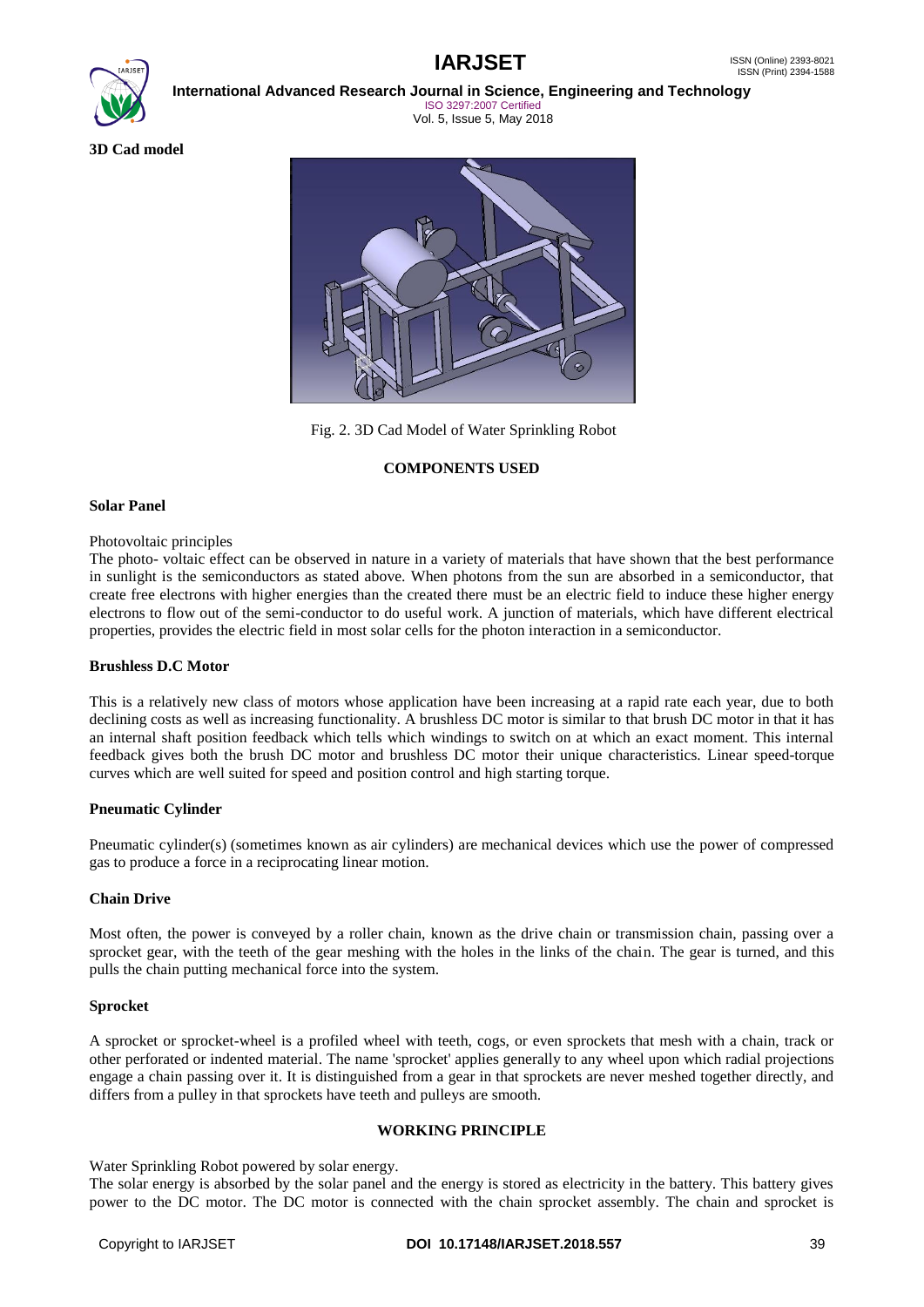

**International Advanced Research Journal in Science, Engineering and Technology**

ISO 3297:2007 Certified Vol. 5, Issue 5, May 2018

connected with the rear shaft which helps the machine to propel forward. At the rear shaft another set of chain and sprocket is also there. The fourth sprocket of second chain is connected with the crank plate via shaft. The crank plate is connected to the piston rod of the cylinder, where the rotary motion of crank plate is converted to the reciprocatory motion in the pneumatic cylinder. The double acting cylinder is connected with the water tank by a non-return valve. The air goes to the water tank pushes water out of the tank. This pushed out water is sprayed through the sprinkler to the plants.

# **CALCULATION**

# **Calculation of double acting pneumatic cylinder**

Cylinder Bore: 20mm Stroke: 50mm Volume of cylinder = Stroke  $\times$  Area of Piston.  $= 50 \times (\pi/4 \times 20^2)$  $=15707.96$ mm<sup>3</sup> Volume of cylinder = Stroke  $\times$  Area of Piston.  $= 50 \times (\pi/4 \times (20^{2-7})^2)$  $=13783.73$ mm^3 Total volume=15707.96+13783.73  $=$ 29491.69 mm<sup>3</sup> Outward force of cylinder=pressure \*area  $=0.4*\pi/4*D^2$  $=0.4*\pi/4*20^2$  $=125.66N$ Inward force of cylinder= pressure \*area (effective)  $=0.4*\pi/4*(D^2-d^2)$  $=0.4*\pi/4*(20^{2.7})$  $=110.269$  N

#### **Chain design**

Chain -06 B Pitch -9.525mm Roller diameter, d1=6.35 mm Width, b1=5.72 mm Transverse pitch  $p_t = 54.85$  mm z1=18  $z2=18$ Approximate centre distance,  $a=40p$  $=64*9.525$  $=609.6$ mm

Our problem centre distance is only 200mm so it is below the feasible limit so our chain is safe No of links,

$$
L_n=2(a/p) + \frac{z+2z}{2} + \left(\frac{z+2z}{2\pi}\right) * \left(\frac{p}{a}\right)
$$
  
=2(200/9.525) +  $\frac{18+18}{2}$  + 0  
=60

Length of chain,  $L = 571$  mm

#### **Design of sprocket**

For Used chain no.06 B For  $Z=18$ All Data from Table 14.6 of Textbook of "Design of machine elements" by V. B. Bhandari For  $Z=18$ From table no 14.1 Pitch ,P=9.525mm Width between inner plates , b1=5.72 Roller diameter, d1=6.35 mm Transverse pitch  $p_t = 10.24$ 

<sup>1.</sup> pitch circle diameter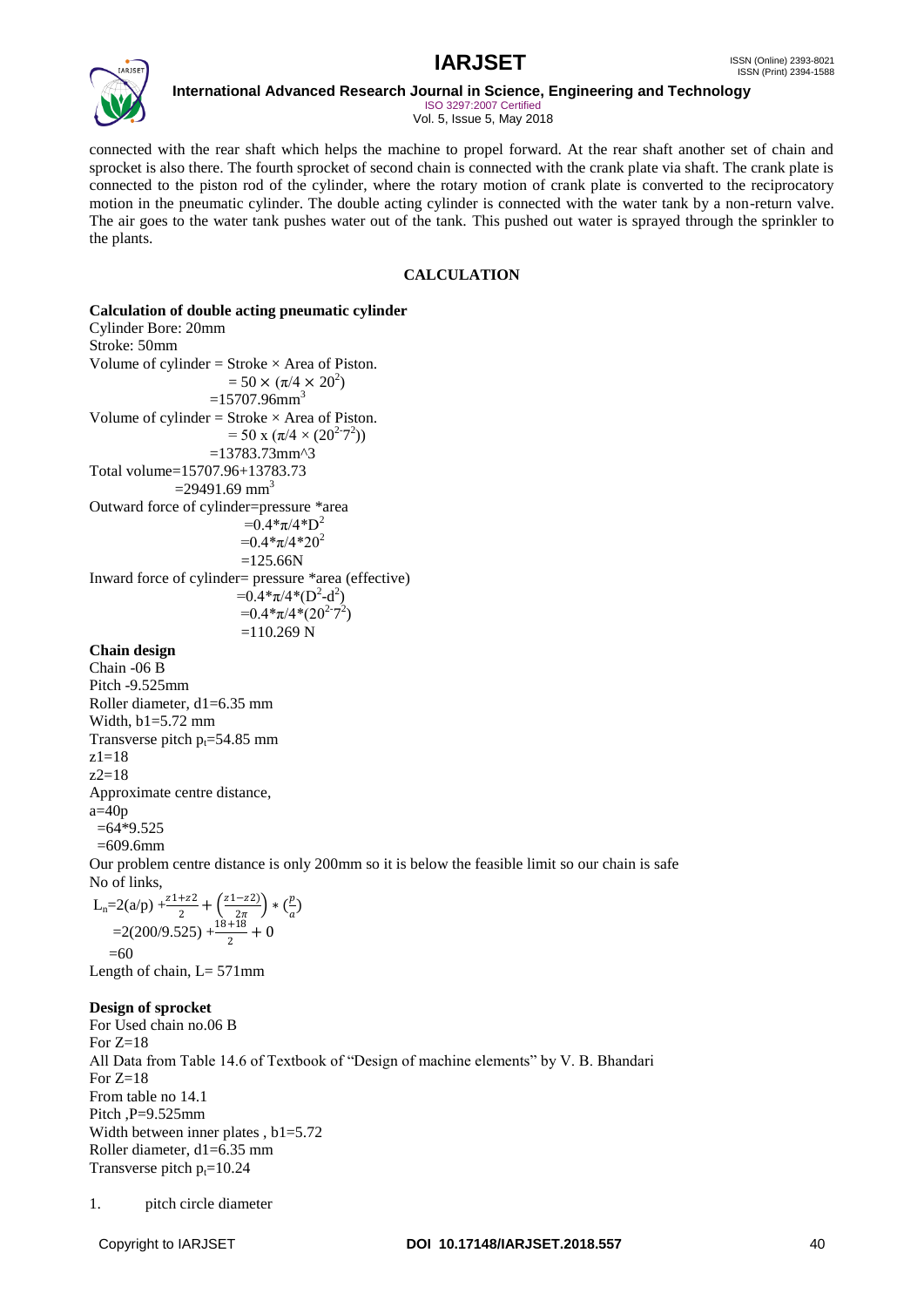



**International Advanced Research Journal in Science, Engineering and Technology** ISO 3297:2007 Certified Vol. 5, Issue 5, May 2018

 $D = \frac{p}{p}$  $\sin \sqrt{180}/z$ )  $=$ 9.525  $sin(180/18)$  $=54.85$  mm

# 2. Top diameter (Da)

 $(D_{a)max} = D + 1.25p - d1$ 

 $=54.85+1.25*9.525-6.35$  $=60.4$  mm 3. Root diameter ,

$$
D_f = D-2r_1
$$

But roller seating radius (r1)  $(r1)_{\text{max}} = 0.505d1 + 0.069\sqrt[3]{d1}$  $=0.505*6.35+0.069\sqrt[3]{6.35}$  $=3.33$  mm  $D_f = D-2r1$  $=$ 54.85-2\*3.33 =48.19mm

4. Tooth flank radius

 $(r_e)_{\text{max}} = 0.008d1(Z^2 + 180)$  $=0.008*6.35(18^2+180)$  $=25.6$  mm  $(r_{e})_{min} = 0.12d1(Z+2)$  $=0.12*6.35(18+2)$  $=15.24$ 5. Roller seating angle

 $($ ά)<sub>max</sub> =(120-90/Z)

 $=(120-90/18)$  $=115$  $({\dot{\alpha}})_{\text{min}} = (140-90/Z) = 140-90/18$  $=135$ 6. Tooth height above the pitch polygon

(ha)max =0.625 p-0.5d1+0.8p/Z =0.625\*9.525-0.5\*6.35+0.8\*9.525/18  $=$ 3.2 mm  $(h_a)$ min =0.5(p-d1)  $=0.5(9.525-6.35)$  $=1.58$  mm

- 7. Tooth side radius  $(r_x)=p$
- 8. Tooth width bf1=0.95b1

 $=0.95*5.72$  $=$  5.434 mm 9. Tooth side relief (ba)  $=0.1p$ 

> $=0.1*9.525$  $=0.9525$  mm

**Calculation of flow rate of sprinkler** Quantity of water tank, 5Litre =  $5 \times 10^{-3}$   $m^3$